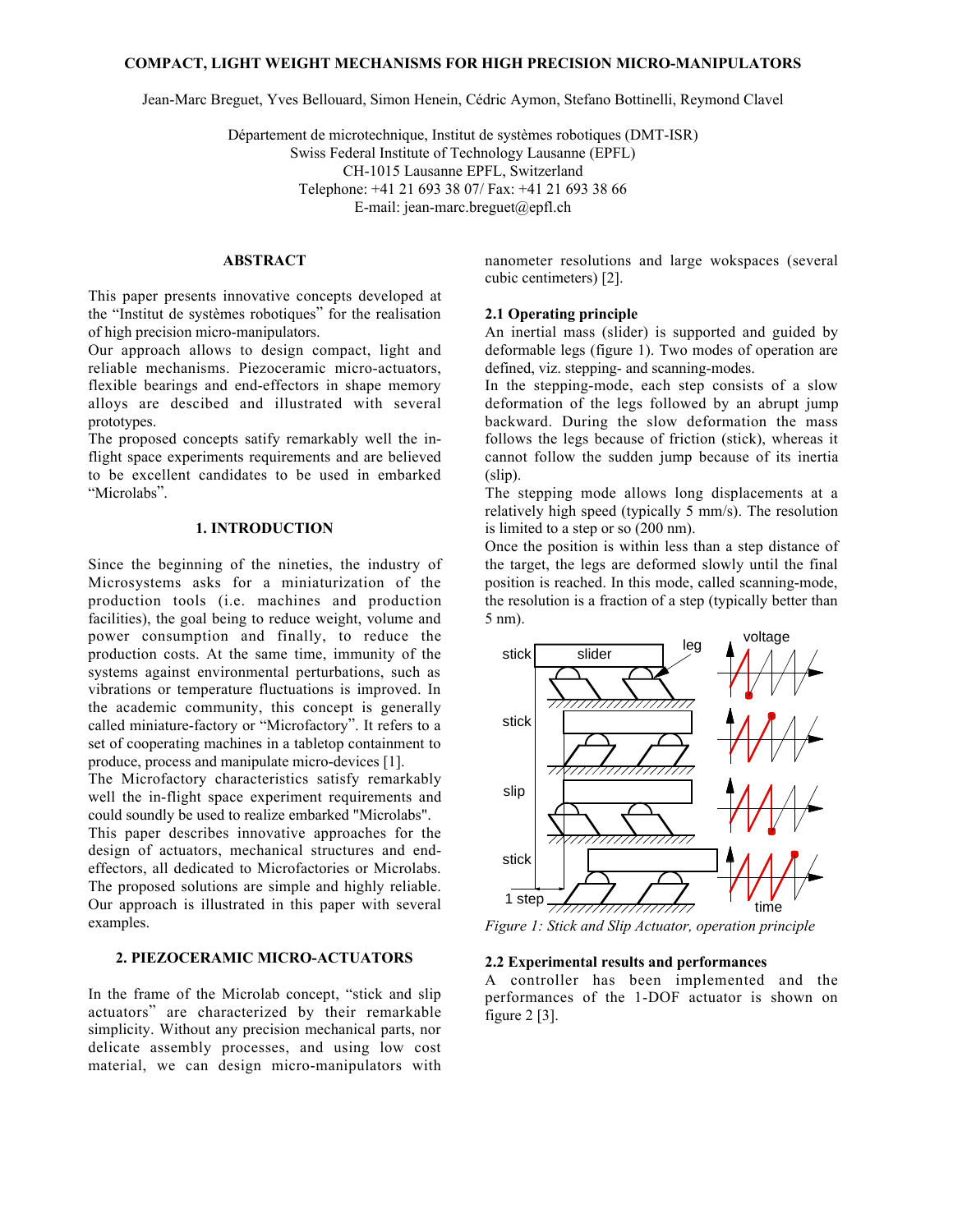

*Figure 2: Illustration of the remarkable dynamic properties of these actuators (from nanometers to millimeters). Actually, the accuracy of the system is limited to 5 nm by the resolution of the position sensor (interferometer).*

### **2.3 Prototypes**

Several micro-manipulators using Stick and Slip Actuators have been developed and tested at ISR. Some of them are integrated in micro-assembly or microtelemanipulation systems.

Simplicity, rigidity, high resolution and easiness of integration into a system are the main features we have considered during the development of our micromanipulation systems.

### **2.3.1 A six degrees-of-freedom platform**

Stick and Slip Actuators can easily be integrated into complex mechanical structures. Figure 3 shows a parallel kinematics actuated by three Stick and Slip Actuators, each of them having 2-DOF. The platform has thus 6-DOF (3 translations and 3 rotations).



*Figure 3: 6 degrees-of-freedom platform.*

Its workspace is evaluated at about  $140 \text{ mm}^3$ , for an overall volume of the structure smaller than  $4 \text{ cm}^3$ . The maximum payload is 0.1 N [4].

Such platform could be used, for example, to position and orientate samples under a microscope.

### **2.3.2 A three degrees-of-freedom mobile micro-robot**

An innovative concept, named "Monolithic Piezoceramics Flexible Structures", has been invented at ISR allowing to design extremely simple mobile micro-robots [5].

Figure 4 shows a picture and exploded view of a 3-DOF mobile micro-robot composed of only 6 simple mechanical parts.

These micro-robots have a resolution of a few nanometers and a maximum speed as high as 3 mm/s. Their workspaces are limited only by the table on which they are moving (and the length of the wires). A permanent magnet allows them to work also upside down.



*Figure 4: A 3 degrees-of-freedom mobile micro-robot.*

#### **2.4 A few examples of application**

A similar micro-robot was used to carry a microelectrode and make **micro-EDM machining**. A vertical axis was added to obtain the fourth degree-of-freedom required by this application. Die-sinking and milling experiments, without rotation of the electrode, were done on cover glass in automatic and manual modes. Typical milling speeds were 0.5 mm/s [6].

Replacing the electrode by a micro-gripper, the robot was used in an experimental setup for **micro-assembly** (figure 5). The goal was to insert the rotor of an electrostatic motor into its stator. The clearance was 2 µm. The diameter of the rotor was 250 µm for a thickness of  $150 \mu m$ . The micro-robot is placed under an optical microscope. A 3-D vision system provides a position feedback with submicron accuracy. The system successfully completed the insertion operation in automatic and manual modes [7].



*Figure 5: Micro-assembly system.*

Finally a micro-telemanipulation system for biological specimens was developed. The micro-manipulator can carry micro-tools such as micro-electrodes or micropipettes to operate with a nanometr accuracy on biological tissues or cells [8].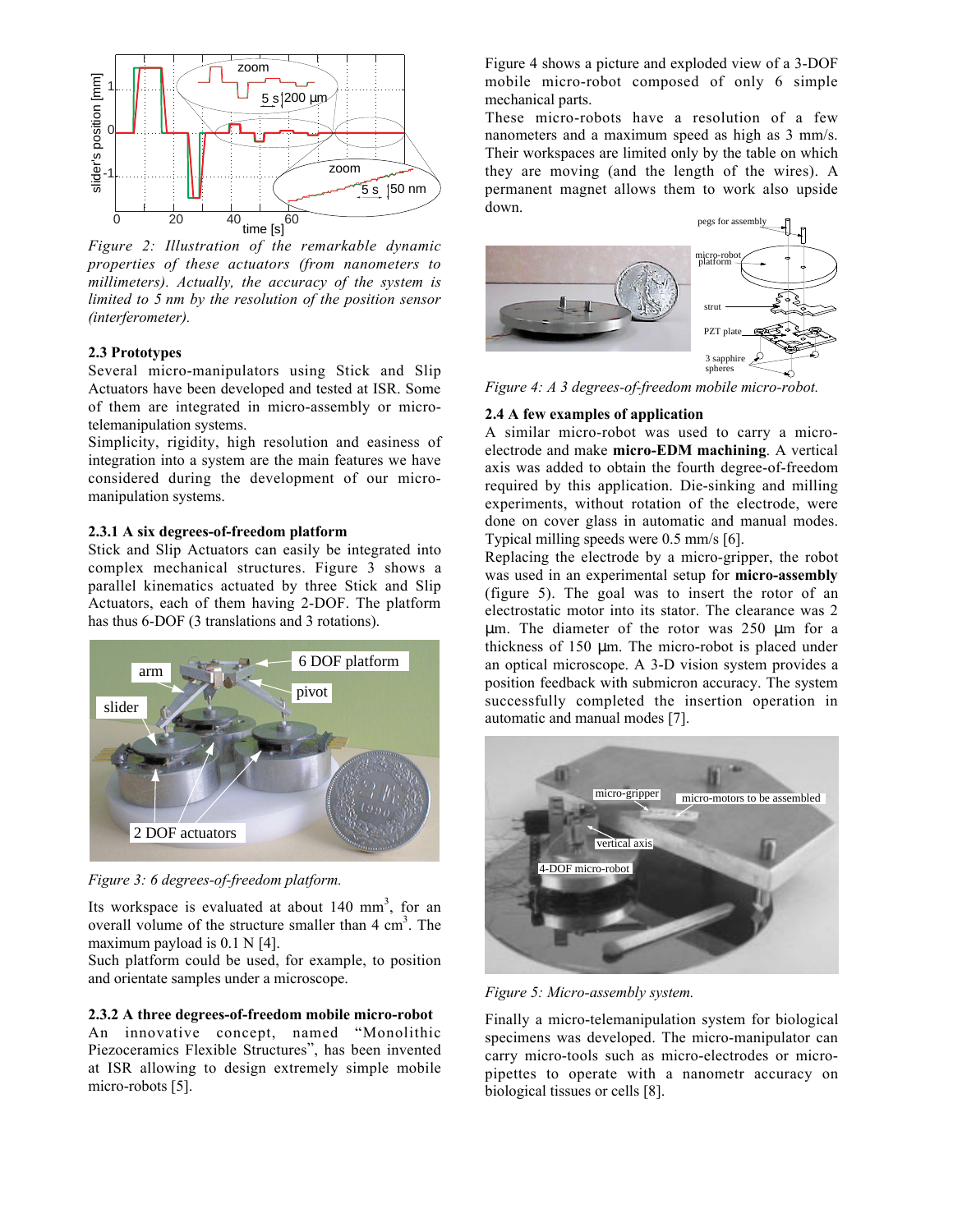### **3. MONOLITHIC FLEXIBLE MECHANICAL STRUCTURES**

In many cases an inappropriate mechanical structure for a manipulator can be an insurmountable limiting factor to its precision. For example backlash or friction can hardly be overcome by sensors or controllers. An efficient approach to this problem is to use a new concept of structures specially dedicated to high precision micro-manipulators. It consists in replacing the traditional rolling or plain bearings by flexible bearings. We present here the advantages of flexures compared to traditional bearings then we show some examples of original flexures and a 3 degrees-offreedom high precision micro-manipulator.

Like plain or rolling bearings, flexures are joints connecting solid members and permitting relative motion in some directions while constraining motion in others. But whereas the two former types of bearings rely upon the friction or rolling of solid bodies on each other, flexures use the elastic properties of matter. This brings numerous advantages for high precision mechanisms [9]:

- Absence of friction : plain or rolling contact between solids inevitably generates friction which alters the joint's functioning. Friction dissipates energy, provoking mechanical hysteresis. At low speed it causes halting motion due to the "stick & slip" phenomenon which limits the resolution of the movements. Finally friction is at the origin of wear. Flexure are free from all solid friction. Solely remains the internal friction of matter which is practically negligible.
- Absence of wear : wear reduces the precision of plain and rolling bearings because it alters their geometry and increases their mechanical play. Moreover, it is the principal factor limiting their life-time. Flexures do not suffer from these drawbacks and have their lifetime limited only by the eventual fatigue of the material. Good design maintaining the stresses below the fatigue limit allow to guarantee almost infinite lifetimes.
- Absence of mechanical play : to reach high precision, plain and rolling bearings often require complicated play compensation. Per definition, flexures have no play.
- High rigidities : the more rigid the mechanical structures of machines, the more precise they are statically (when external loads are applied) and dynamically (when vibrations occur). The rigidity of rolling bearings depend on the pressure of rolling elements on top of a rolling surface. With small bearings, the small radiuses of the rolling elements limits the rigidity. Well designed flexures can be much more rigid than rolling bearings.
- Compact and monolithic structures : plain and rolling bearings are made of many mechanical parts which are assembled. This assembly increases their bulkiness

and reduces their construction precision. Wireelectrodischarge machining allows to manufacture very complex flexible structures monolithically, hence very compact and precise.

- Immunity to contamination : the wear and required lubrication of plain and rolling bearings frees particles of matter which can pollute the air of clean rooms. On the contrary, when used in dirty environments, dust can easily perturb or even block these bearings. Flexures are perfectly clean and are not affected by dirt.

The main limitation of flexures is their range of motion which must be restricted to avoid intolerable stresses inside the material. This calls for flexible parts with ever thinner cross-sections. Wire-electrodischarge machining allows to manufactures flexible parts having thicknesses of a few tens of microns with relatively long motion ranges. Much work is done to establish efficient models to predict the behavior of such thin flexures [10].

### **3.1 Examples of flexures**



*Figure 6: Examples of monolithic flexures. From left to right : cross spring pivot (tempered steel); linear stage with 4 necked down flexures 25*µ*m in thickness and a motion range of 0.5mm (tempered steel), X Y* θ*Z stage (Perunal Aluminum alloy), linear stage. The match is 50mm long.*



*Figure 7: Compact monolithic XY stage with integrated flexible bellow (tempered steel). The flexible parts are 25*µ*m in thickness, the motion range is 0.5mm. The part is 30mm in height.*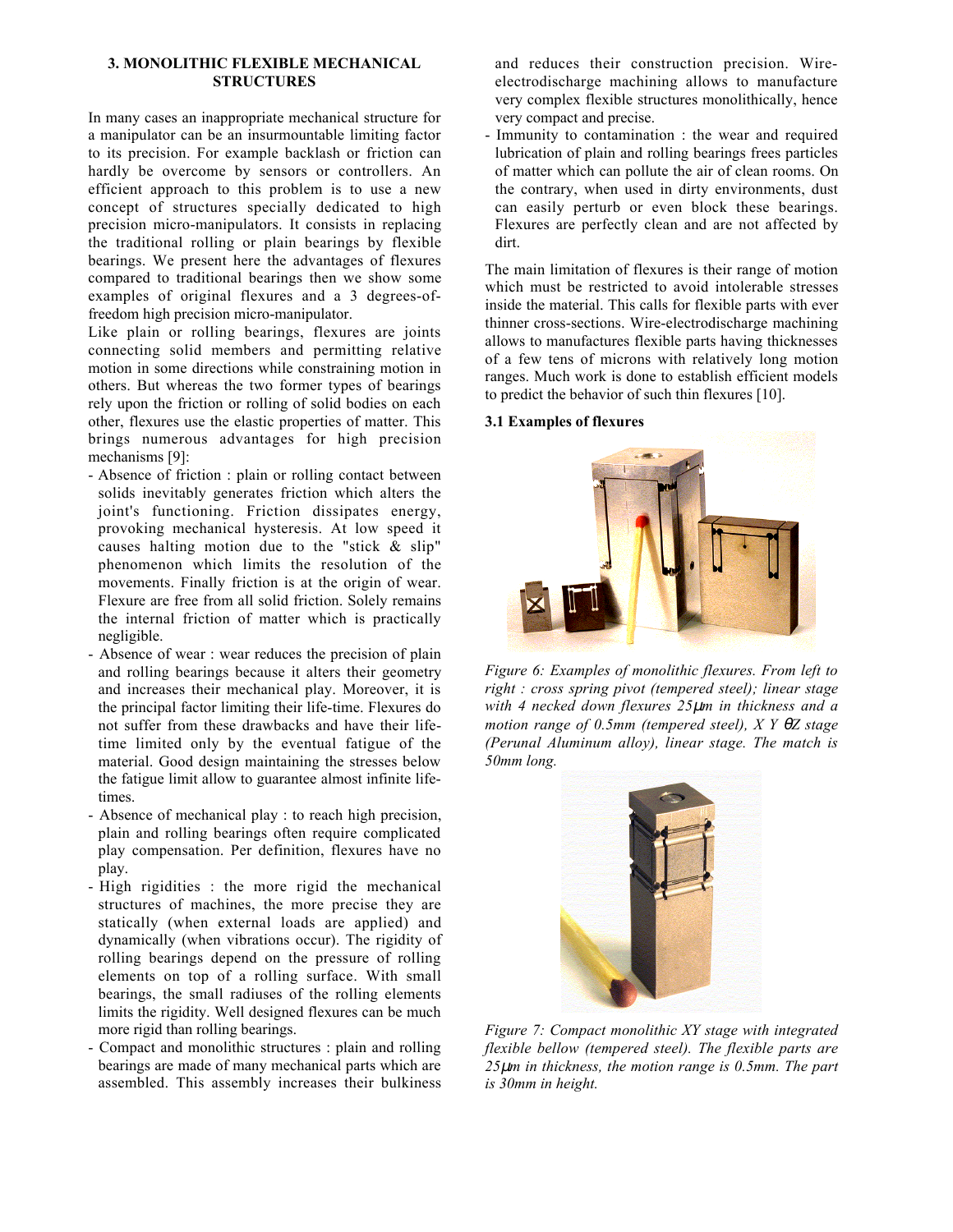

*Figure 8: Compact monolithic serial XY stage. Motion range :* ±*1mm; thickness of flexible parts: 60*µ*m; material: titanium alloy TiAl6V4. The match is 50mm long.*



*Figure 9: Orion X-Y-Z robot. This parallel robot is composed of three monolithic arms (tempered steel) connected to the moving platform on top. Each arm is actuated by a screw-nut system and a DC motor with encoder. The resolution of each axis is better than 0.8*µ*m. The linear motion range of the robot is* ±*5mm, the angular motion range is* ±*7*°*. (The EPFL sticker is 60mm long).*

### **4. SHAPE MEMORY ALLOYS END-EFFECTORS**

Shape Memory alloys (SMA) provide a simple, compact, lightweight, lubricant-less and shock-less solution in the field of actuator for space engineering. They have been successfully introduced in several space applications like for deployment structures (Rapana truss on the orbital station MIR) [11], releasing mechanisms (solar panels on Clementine spacecraft) [12] as well as small actuators (Material Adhesion Experiment on Mars pathfinder) [13]. Moreover, among all actuators, Shape Memory Alloys have the best force/weight ratio in the micron scale world. They can deliver a very large force in a narrow space, which makes these alloys attractive for micro-engineering applications. Until today, most of SMA micro-systems use only the SMA as the actuator combined with others mechanical parts like pullback springs, guiding systems, etc. All these systems are not suitable for very small applications (dimensions less than a few millimeters) because of the assembly of microelements and in some cases, the friction between mechanical elements.

A new concept of monolithic SMA mechanism has been developed in our laboratory. This concept consists in considering the SMA not only as a part of a mechanism *but as a mechanism in itself* [14]. In the case of a microgripper, the actuator, the jaws and the pullback spring are all included within the *same piece* of material. This allows us to create versatile, simple, easyto-assemble, sub-millimeter and powerful microgripper.

A first design was developed in the framework of an industrial project where the goal was to develop and automatize the assembly of micro-endoscopes. The challenge was to carefully manipulate small cylindrical micro-lenses with diameters of 0.25 to 0.35 millimeters.

A first prototype of microgripper consists of a small piece of one-square millimeter SMA material (NiTiCu). The gripper has one moving arm, which closes on heating and opens on cooling. The reversible motion is done by using the so-called, Two-Way-Shape-Memory-Effect (TWSME). This effect appears when the material is submitted to a training process, which consists in a constrained thermal cycling of the material.



*Figure 10 : The Two-Way-Shape Memory micro-gripper 1.Grin lens (on a glass support); 2. Micro-gripper ; 3. A match.*

The main characteristics are:

- Maximum grasping force: 16 mN
- $-$  Weigth:  $< 1$  mg
- Size: around 1 mm<sup>2</sup>
- Thickness: 0.17 mm
- Material: NiTiCu
- Machined by laser
- Power consumption: around 0.4 W\*
- Activation temperature: 60 to 80°C\*
- \* Depends on the SMA material used.

The gripper has been tested for 200'000 cycles of lenses grasping (the fatigue characteristic shows saturation after 200'000 cycles).